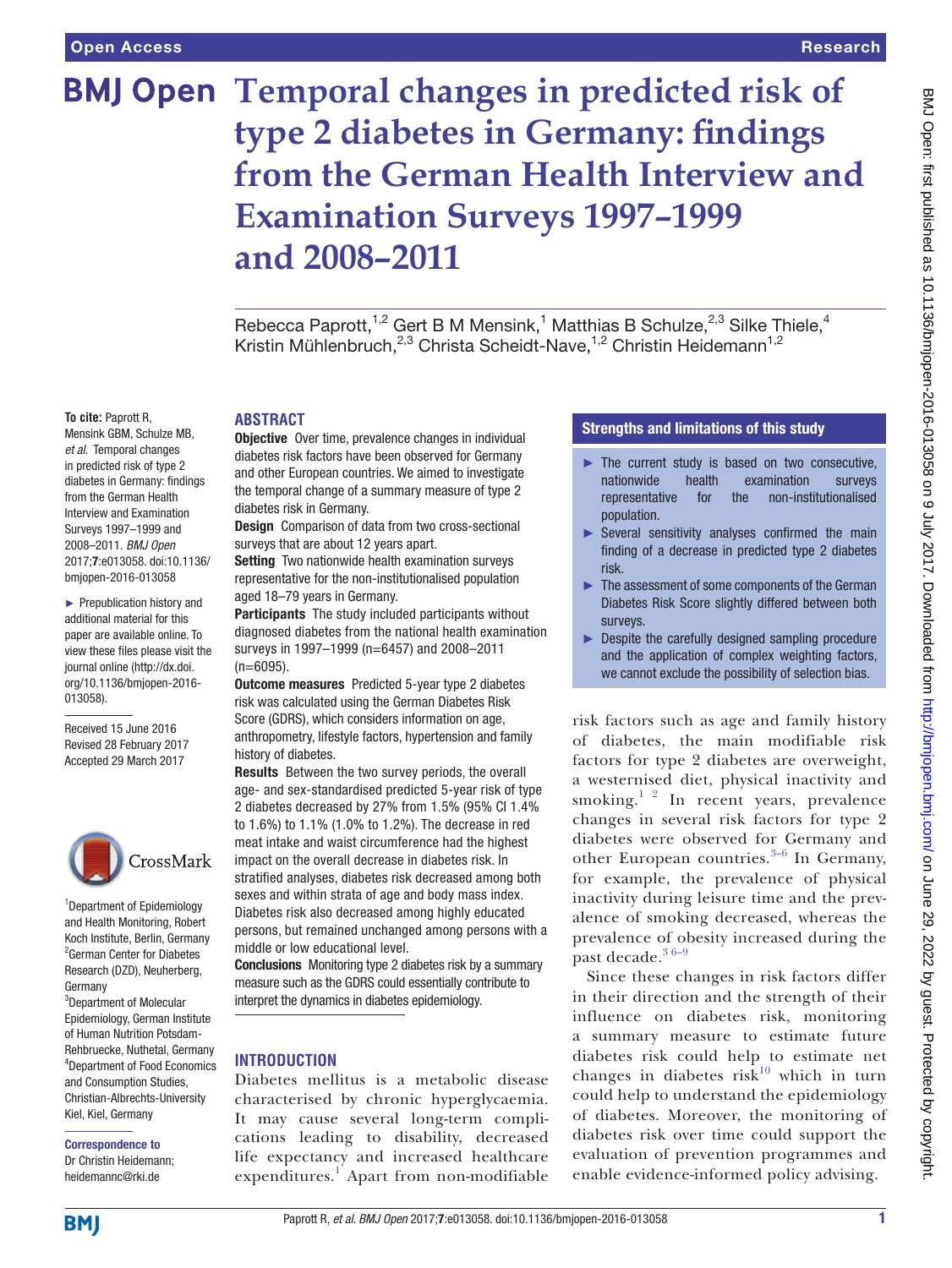Therefore, the objective of the present study was to investigate the temporal change in predicted type 2 diabetes risk among adults in Germany applying the German Diabetes Risk Score (GDRS). The GDRS was originally developed based on data of the European Prospective Investigation into Cancer and Nutrition (EPIC)-Potsdam study and contains information on age, lifestyle factors, anthropometry and history of hypertension.<sup>[11](#page-6-3)</sup> Subsequently, it was extended by information on family history of diabetes.[12](#page-6-4) Recently, the most updated version of the  $GDRS<sup>13</sup>$  has been successfully validated for predicting diabetes risk in the general German adult population.[14](#page-6-6)

# **Methods**

#### **Study population**

The German National Health Interview and Examination Survey 1998 (GNHIES98; 1997–1999) encompasses a representative sample of the non-institutionalised population aged 18–79 years in Germany (n=7124; response:  $61\%$ ).<sup>[15](#page-6-7)</sup> For the German Health Interview and Examination Survey for Adults (DEGS1; 2008–2011), eligible participants of GNHIES98 were reinvited. The sample of reattendees (n=3959; response: 62%) was extended by a sample of firsttime invitees (n=4192; response: 42%) to retain a representative cross-sectional sample of the population aged  $18-79$  years in Germany.<sup>16</sup> For both surveys, a two-stage cluster sampling procedure was applied which has been described in detail previously.<sup>[15–17](#page-6-7)</sup> Both surveys were approved by the Federal Commissioner for Data Protection, and DEGS1 was approved by the ethics committee of the Charité-Universitätsmedizin Berlin (no EA2/047/08). All subjects provided written informed consent.<sup>[16](#page-6-8)</sup>

For the present analyses, participants aged 18–79 years who completed both the interview and examination part (GNHIES98: n=7124; DEGS1: n=7115) were eligible. Exclusion criteria comprised diagnosed diabetes (self-reported physician-diagnosed diabetes or use of antidiabetic medication<sup>[18](#page-6-9)</sup> (n=374; n=591)) and missing information on diabetes status (n=25; n=36) or any GDRS component (n=268; n=393), yielding a final sample of 6457 GNHIES98 participants and 6095 DEGS1 participants.

#### **Assessment of GDRS components**

In our survey samples, the individual components of the GDRS were assessed as described in detail else-where.<sup>[14](#page-6-6)</sup> In brief, information on smoking including the number of cigarettes smoked per day and regular sport activity was assessed through standardised self-administered questionnaires.<sup>16</sup> Regular sport activity was assessed as 'no sport', '<1 hour/week', '1–2 hours/ week', '2–4 hours/week', '>4 hours/week' and was converted into a quasicontinuous variable by assigning the mean time of each category (ie, 0 hours/week,

0.5 hours/week, 1.5 hours/week, 3 hours/week and 4.5 hours/week).

Standardised measurements of body height and waist circumference were performed by trained health professionals with participants wearing no shoes. A small change in the protocol relates to measurement in underwear in DEGS1 but in light clothing in GNHIES98.[19](#page-6-10)

Information on history of hypertension in GNHIES98 and DEGS1 and parental history of diabetes in DEGS1 was assessed by standardised physician-administered computer-assisted interviews.<sup>16</sup> In GNHIES98, information on parental history of diabetes was not assessed. Therefore, we assigned the observed prevalence of a history of diabetes in one parent (24.0%) or both parents (2.0%) from DEGS1 participants with available information to all GNHIES98 participants as a constant. The observed prevalences were calculated before the above-mentioned exclusion criteria were applied. These constants were also assigned to all DEGS1 participants with missing information on parental history of diabetes (n=382) to preclude their exclusion from analysis. Information on sibling history of diabetes was neither ascertained in GNHIES98 nor in DEGS1. Therefore, we assigned the prevalence of a history of diabetes in siblings in EPIC-Potsdam (5.0%) as a constant to all GNHIES98 and DEGS1 partici-pants.<sup>[12](#page-6-4)</sup>

In GNHIES98, a Food Frequency Questionnaire (FFQ) with seven categories of frequency was applied to assess the consumption of 'coffee with caffeine', 'whole grain bread', 'muesli, cornflakes and oatmeal' and 'meat (including poultry)'. Moreover, in the German Nutrition Survey module encompassing a subsample of 4030 GNHIES98 participants, a computer-aided personal interview was conducted by trained nutritionists to assess the usual frequencies and amounts of intake during the past 4 weeks.<sup>2021</sup> From this subsample, we used the dietary history information stratified according to sex and age group to calculate the mean amount consumed per day for each category of the GNHIES98-FFQ for the above-mentioned foods. The obtained values were allocated to the respective categories of frequency for all GNHIES98 participants. In DEGS1, a semiquantitative FFQ was applied consisting of 11 categories of frequency and five categories of amounts. Categories of amounts were comparable between DEGS1 and EPIC-Potsdam. Consequently, we assigned the respective portion sizes as used in EPIC-Potsdam (ie, 150 g for red meat, 150 mL for coffee and 50 g for whole grain bread and muesli) to estimate the average intake in grams per day. $12$ 

## **Calculation of GDRS points and predicted 5-year type 2 diabetes risk**

In this study, the overall GDRS points were calculated according to the following previously published algorithm, which includes the multiplication of each GDRS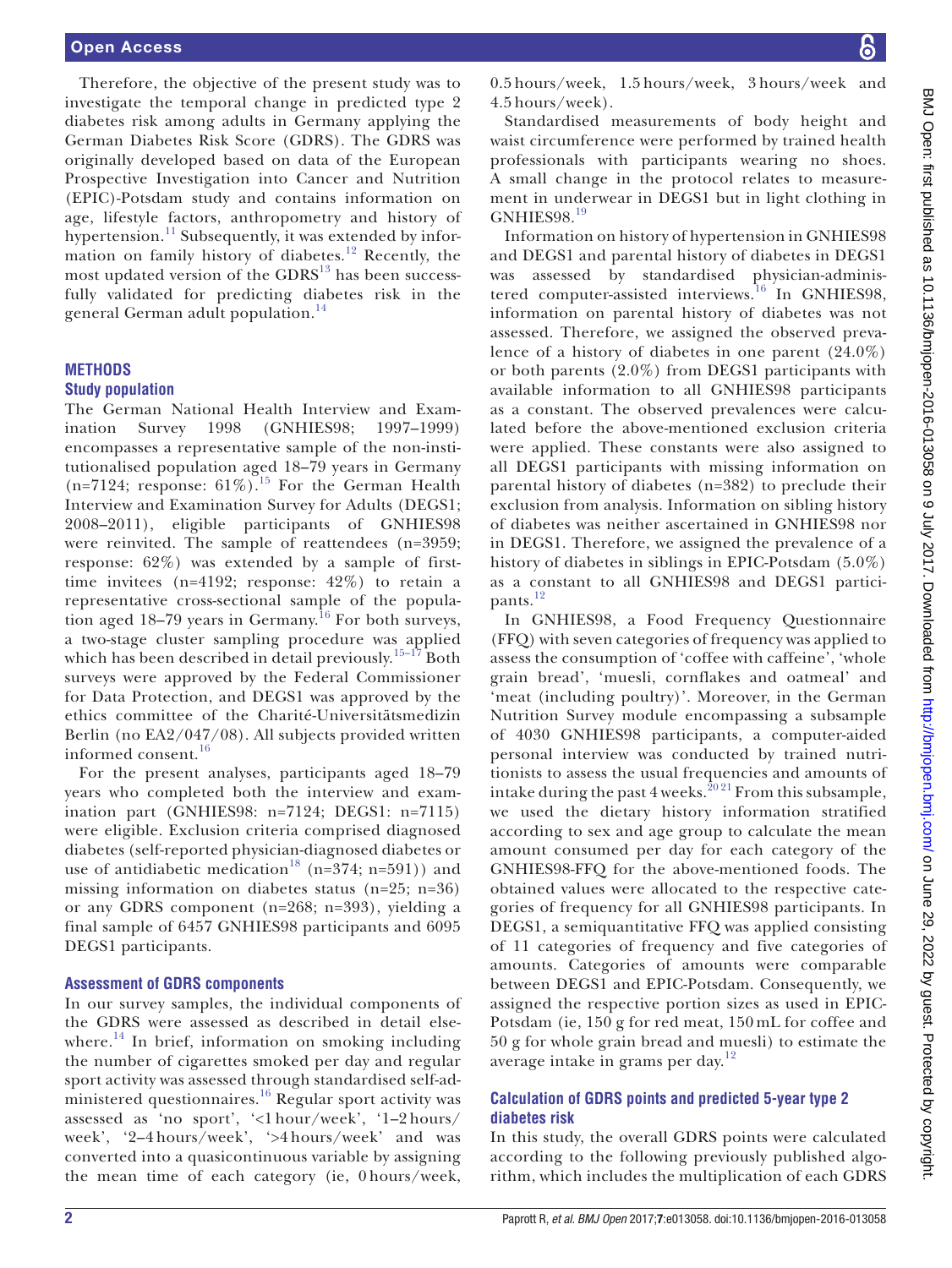component by a weight that corresponds to the derived β coefficient from a Cox regression model<sup>[13](#page-6-5)</sup>:

| GDRS points = $5.1 \times$ age (years) +7.6 $\times$ waist circumference (cm) |    |
|-------------------------------------------------------------------------------|----|
| $-2.7 \times$ height (cm) +47 $\times$ history of hypertension (yes/no)       |    |
| $-2 \times$ sport activity (h/week)                                           |    |
| $+15 \times$ former smoking of less than 20 cigarettes/day (yes/no)           |    |
| $+45 \times$ former smoking of at least 20 cigarettes/day (yes/no)            |    |
| $+23 \times$ current smoking of less than 20 cigarettes/day (yes/no)          |    |
| $+77 \times$ current smoking of at least 20 cigarettes/day (yes/no)           |    |
| $+55 \times$ red meat intake (each portion of $150g/day$ )                    |    |
| $-7 \times$ whole grain intake (each portion of $50g/day$ )                   |    |
| $-5 \times$ coffee intake (each portion of 150ml/day)                         |    |
| $+56 \times$ only one parent with diabetes (yes/no)                           |    |
| $+106 \times$ both parents with diabetes (yes/no)                             |    |
| $+48 \times$ at least one sibling with diabetes (yes/no)                      | 1) |

The corresponding predicted 5-year type 2 diabetes risk was calculated by inserting the obtained GDRS points into the following formula:

$$
P_{(5 \text{ years})} = 1 - 0.99061^{\exp} \left( (\text{GDRS points} - 474.17096591)/100 \right) \tag{2}
$$

The derivation of this formula in EPIC-Potsdam has been described before.<sup>[12](#page-6-4)</sup> In brief, the equation is based on three components: the baseline survival function for 5 years estimated in EPIC-Potsdam, the individual GDRS points calculated in the present study and the mean GDRS points estimated in EPIC-Potsdam.

#### **Statistical analysis**

For statistical analyses, means  $(95\% \text{ CI})$  and frequencies (95%CI) were calculated with SAS V.9.4 (SAS Institute, Cary, North Carolina, USA). To account for the complex clustered sample design of the survey samples, we applied SAS survey procedures as well as a weighting factor to account for differences between the survey sample and the general population as previously described.<sup>[16 18](#page-6-8)</sup> For comparisons between both surveys, data were weighted to the age and sex structure of the German population as of 31 December 2010. Several sensitivity analyses were conducted. For stratified analyses, stratification variables were used as previously defined.<sup>[18](#page-6-9)</sup>

#### **Results**

Between 1997–1999 and 2008–2011, age- and sex-standardised predicted diabetes risk decreased from 1.5% to 1.1% among German adults [\(table](#page-3-0) 1). This development was largely explained by an increased proportion of adults with a low diabetes risk  $\langle 0.2\% \rangle$  and a decreased proportion with higher diabetes risk, that is, in the groups 1.2%–2.0%and 3.3%–24.4% as shown in [figure](#page-4-0) 1. In several sensitivity analyses, findings remained essentially the same [\(table](#page-5-0) 2).

Several GDRS components, namely waist circumference, height, sport activity, current smoking of at least 20 cigarettes/day, coffee consumption and red meat intake, changed in a favourable way, whereas history of hypertension, former and current smoking of less than 20 cigarettes/day and whole grain intake changed

in an unfavourable way ([table](#page-3-0) 1). When further considering each component's individual weighting factor for predicting diabetes risk, changes in red meat intake (equivalent to −13.4 GDRS points) and waist circumference (−11.6 points) had the highest impact on the overall decrease of predicted diabetes risk, while changes in current smoking of at least 20 cigarettes/day (−4.2 points), height (−3.4 points) and coffee consumption (−3.1 points) rather moderately decreased predicted diabetes risk. In contrast, the increase in history of hypertension (+4.1 points) moderately elevated predicted diabetes risk. Changes in the remaining observed GDRS components, that is, sport activity, former smoking of less than 20 cigarettes/day, former smoking of at least 20 cigarettes/day, current smoking of less than 20 cigarettes/day and whole grain intake, had a rather negligible influence  $(<2.0$  points) [\(table](#page-3-0) 1).

At both survey periods, predicted diabetes risk was higher in men compared with women, in low educated adults compared with those with a middle or high educational level and in central-eastern compared with southern Germany. Diabetes risk consistently increased with increasing age and body mass index (BMI) ([table](#page-5-0) 2). Between the two survey periods, predicted diabetes risk decreased in both sexes and within defined strata of age, BMI and region. Predicted diabetes risk decreased among highly educated adults, while it remained at a relatively low level among those with middle education and at a relatively high level among those with low education [\(table](#page-5-0) 2).

#### **Discussion**

Overall predicted 5-year type 2 diabetes risk decreased among adults in Germany between 1997–1999 and 2008–2011. This finding was confirmed in several sensitivity analyses and also observed in analyses stratified by sex, age, BMI and region. However, temporal changes in predicted diabetes risk differed according to educational level.

Decreases in the mean intake of red meat and in mean waist circumference were identified as having the highest impact on the observed decline in predicted 5-year diabetes risk between 1997–1999 and 2008–2011. When interpreting the dietary changes, particularly the decrease in red meat intake, differences between the assessment methods of both surveys need to be considered. However, comparing overall meat intake in the German Nutrition Survey  $(1997-1999)^{22}$  with meat and meat product intake in the German National Nutrition Survey II (2005–  $(2006)$ ,<sup>23</sup> both applying the same assessment method (Diet Interview Software for Health Examination Studies (DISHES)), also showed a decrease. This is further in line with the marginal decrease in red meat intake found for Western Europe in another study.<sup>[5](#page-6-14)</sup> Besides, in a sensitivity analysis applying a constant for red meat intake, the decrease in predicted diabetes risk remained statistically significant ([table](#page-5-0) 2). With respect to abdominal obesity,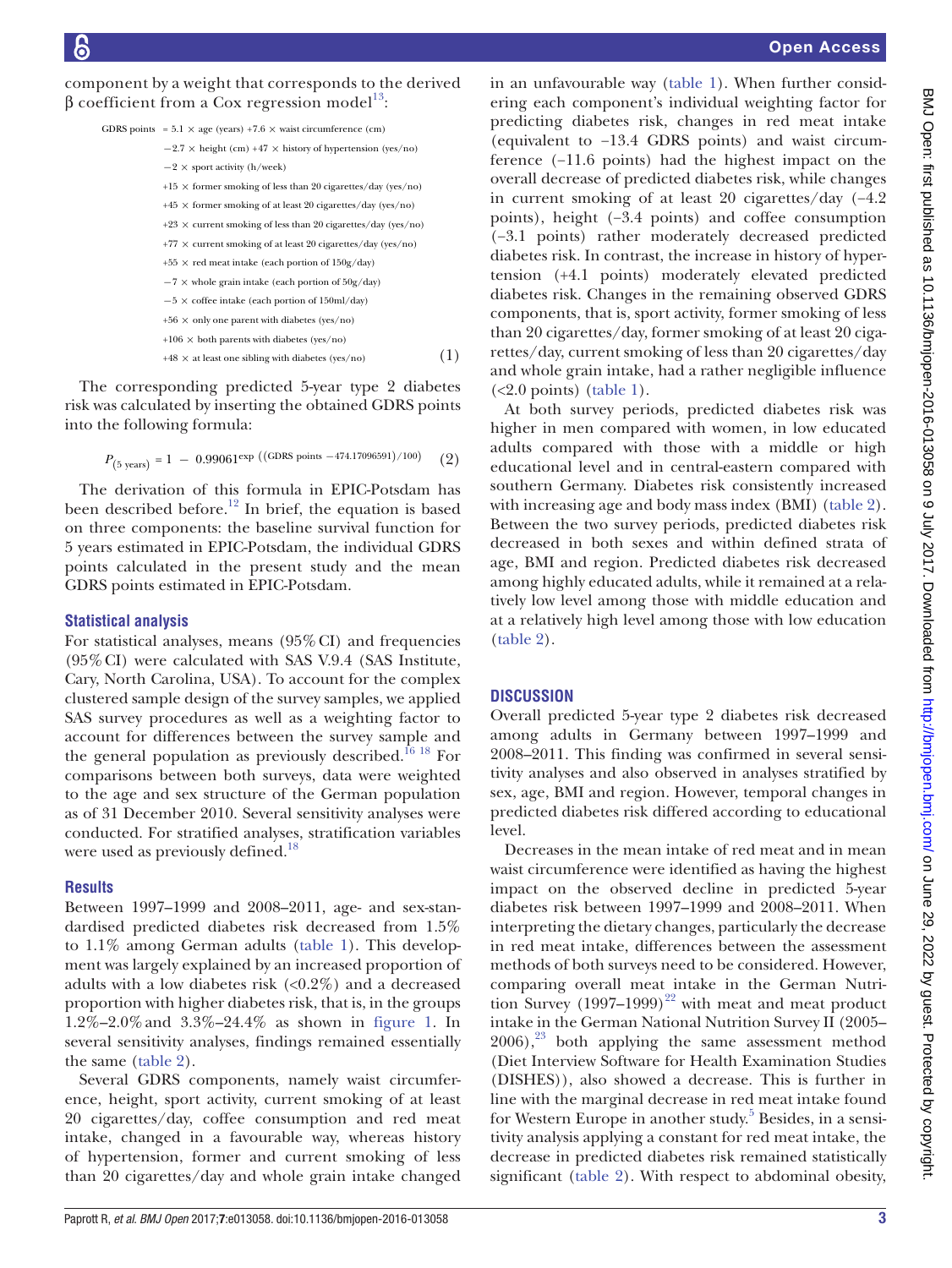| Components of the GDRS, overall GDRS points<br>among participants aged 18-79 years<br>Table 1                                                                                         |                                   |                        | and predicted 5-year type 2 diabetes risk in 1997-1999 (GNHIES98, n=6457) and 2008-2011 (DEGS1, n=6095) |                                 |
|---------------------------------------------------------------------------------------------------------------------------------------------------------------------------------------|-----------------------------------|------------------------|---------------------------------------------------------------------------------------------------------|---------------------------------|
|                                                                                                                                                                                       | Mean value or percentage (95% CI) |                        | Equivalent GDRS points (95% CI)                                                                         |                                 |
|                                                                                                                                                                                       | 1997-1999 (GNHIES98)              | 2008–2011 (DEGS1)      | 1997-1999 (GNHES98)                                                                                     | 2008–2011 (DEGS1)               |
| Age (years)                                                                                                                                                                           | 46.4 (45.7 to 47.1)               | 46.0 (45.6 to 46.5)    | 236.7 (233.0 to 240.3)                                                                                  | 234.8 (232.4 to 237.2)          |
| Waist circumference (cm)                                                                                                                                                              | 90.7 (90.1 to 91.2)               | 89.1 (88.5 to 89.7)    | 689.0 (684.8 to 693.2)¶                                                                                 | 677.4 (672.8 to 682.0)          |
| Height (cm)                                                                                                                                                                           | 69.1 to 169.8)<br>169.4 (1        | 170.7 (170.4 to 171.1) | $-457.5(-458.3 to -456.6)$                                                                              | $-460.9$ $(-461.9$ to $-460.0)$ |
| Hypertension (%)                                                                                                                                                                      | 22.0 (20.7 to 23.4)               | 30.7(29.3 to 32.1)     | 10.3 (9.7 to 11.0)                                                                                      | 14.4(13.8 to 15.1)              |
| Sport activity (hours/day)                                                                                                                                                            | 1.0(1.0 to 1.1)                   | 1.4(1.4 to 1.5)        | $-2.1(-2.2 \text{ to } -2.0)$                                                                           | $-2.8(-2.9$ to $-2.7$ )         |
| Former smoker (<20 cigarettes/day) (%)*                                                                                                                                               | 12.1(11.1 to 13.1)                | 17.6(16.3 to 19.0)     | $1.8(1.7)$ to $2.0$                                                                                     | 2.6(2.4 to 2.8)                 |
| Former smoker (220 cigarettes/day) (%)                                                                                                                                                | 10.4(9.5 to 11.3)                 | 10.4(9.5 to 11.4)      | 4.7 (4.2 to 5.1)                                                                                        | 4.7(4.2 to 5.1)                 |
| Current smoker (<20 cigarettes/day) (%)                                                                                                                                               | 8.1 to 20.8)<br>19.4(             | 22.0 (20.6 to 23.4)    | 4.5(4.2 to 4.8)                                                                                         | 5.1 (4.7 to 5.4)                |
| Current smoker (≥20 cigarettes/day) (%)                                                                                                                                               | 2.2 to 14.6)<br>13.4(1)           | 8.0(7.0 to 9.1)        | 10.3 (9.4 to 11.2)                                                                                      | 6.1(5.4 to 6.9)                 |
| Whole grain intake (each 50 g/day)                                                                                                                                                    | $.3 \text{ to } 1.3$<br>1.3(1)    | 1.2(1.2 to 1.3)        | $-9.0(-9.3 to -8.8)$                                                                                    | $-8.6(-9.010-8.2)$              |
| Coffee consumption (each 150 g/day)                                                                                                                                                   | 2.6 (2.6 to 2.7)                  | 3.3(3.1 to 3.4)        | $-13.2$ ( $-13.5$ to $-13.0$ )                                                                          | $-16.3(-17.0 to -15.6)$         |
| Red meat intake (each 150 g/day)                                                                                                                                                      | 0.6 (0.6 to 0.6)                  | 0.3(0.3 to 0.3)        | 31.1(30.7 to 31.4)                                                                                      | 17.7 (16.9 to 18.5)             |
| One parent with diabetes (%) <sup>+</sup>                                                                                                                                             | 24.0 (constant)                   | $22.6(21.2$ to $24.1)$ | 13.4 (constant)                                                                                         | 12.7(11.9 <sub>0</sub> 13.5)    |
| Both parents with diabetes (%)#                                                                                                                                                       | 2.0 (constant)                    | 1.8(1.4 to 2.3)        | 2.1 (constant)                                                                                          | 1.9(1.5 to 2.3)                 |
| At least one sibling with diabetes (%)§                                                                                                                                               | 5.0 (constant)                    | 5.0 (constant)         | 2.4 (constant)                                                                                          | 2.4 (constant)                  |
| GDRS (points)                                                                                                                                                                         | 524.4 (517.4 to 531.4)            | 491.2 (484.3 to 498.1) | n/a                                                                                                     | n/a                             |
| Predicted 5-year type 2 diabetes risk (%)                                                                                                                                             | $1.6$ 1.6)<br>1.5(1)              | 1.1 (1.0 to 1.2)       | n/a                                                                                                     | n/a                             |
| Values are given as weighted arithmetic mean (95% CI) or weighted percentage (95% CI) and for predicted 5-year type 2 diabetes risk as weighted geometric mean (95% CI). All data are |                                   |                        |                                                                                                         |                                 |

weighted to the German population as of 31 December 2010. weighted to the German population as of 31 December 2010.

The prevalence of never smoking was 44.8% (95% Cl 43.1% to 46.5%) in GNHIES98 and 42.0% (95% Cl 40.4% to 43.7%) in DEGS1. \*The prevalence of never smoking was 44.8% (95% CI 43.1% to 46.5%) in GNHIES98 and 42.0% (95% CI 40.4% to 43.7%) in DEGS1.

†Information was not ascertained in 1997–1999 (GNHIES98) and is substituted by a constant reflecting the prevalence of history of diabetes in one parent among participants in 2008–2011 Information was not ascertained in 1997-1999 (GNHIES988) and is substituted by a constant reflecting the prevalence of history of diabetes in one parent among participants in 2008-2011 DEGS1). Missing information in 2008–2011 (DEGS1, n=382) is replaced by a constant reflecting the prevalence of history of diabetes in one parent among participants with available (DEGS1). Missing information in 2008–2011 (DEGS1, n=382) is replaced by a constant reflecting the prevalence of history of diabetes in one parent among participants with available

‡Information was not ascertained in 1997–1999 (GNHIES98) and is substituted by a constant reflecting the prevalence of history of diabetes in both parents among participants in 2008–2011 thrformation was not ascertained in 1997-1999 (GNHIES98) and is substituted by a constant reflecting the prevalence of history of diabetes in both parents among participants in 2008-2011 DEGS1). Missing information in 2008–2011 (DEGS1, n=382) is replaced by a constant reflecting the prevalence of history of diabetes in both parents among participants with available (DEGS1). Missing information in 2008–2011 (DEGS1, n=382) is replaced by a constant reflecting the prevalence of history of diabetes in both parents among participants with available nformation. information.

nformation. information.

SInformation was not ascertained in 1997-1999 (GNHIES98) and in 2008-2011 (DEGS1) and is substituted by a constant reflecting the prevalence of a sibling history of diabetes in EPIC-§Information was not ascertained in 1997–1999 (GNHIES98) and in 2008–2011 (DEGS1) and is substituted by a constant reflecting the prevalence of a sibling history of diabetes in EPIC-Potsdam. Potsdam.

<span id="page-3-0"></span>Significant difference between 1997-1999 (GNHIES98) and 2008-2011 (DEGS1) at a level of p<0.05. ¶Significant difference between 1997–1999 (GNHIES98) and 2008–2011 (DEGS1) at a level of p<0.05.

DEGS1, German Health Interview and Examination Survey for Adults; GDRS, German Diabetes Risk Score; GNHIES98, German National Health Interview and Examination Survey 1998. DEGS1, German Health Interview and Examination Survey for Adults; GDRS, German Diabetes Risk Score; GNHIES98, German National Health Interview and Examination Survey 1998.

BMJ Open: first published as 10.1136/bmjopen-2016-013/058 on 9 July 2017. Downloaded from <http://bmjopen.bmj.com/> on June 29, 2022 by guest. Protected by copyright.

BMJ Open: first published as 10.1136/bmjopen-2016-013058 on 9 July 2017. Downloaded from http://bmjopen.bmj.com/ on June 29, 2022 by guest. Protected by copyright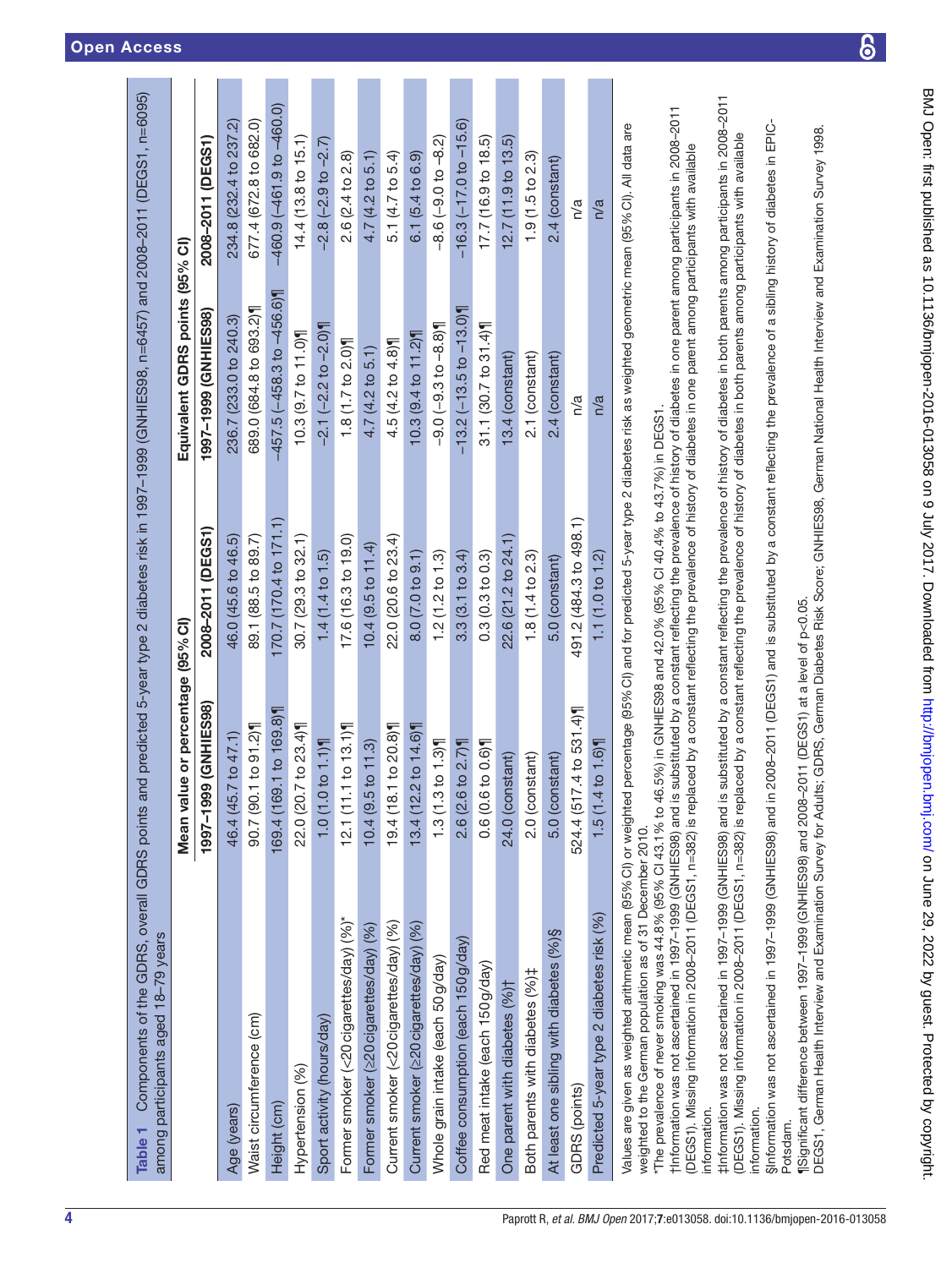

Figure 1 Distribution of GDRS points (predicted 5-year type 2 diabetes risk (%)) in 1997–1999 (GNHIES98, n=6457) and 2008–2011 (DEGS1, n=6095) among participants aged 18–79 years. All data are weighted to the German population as of 31 December 2010. DEGS1, German Health Interview and Examination Survey for Adults; GDRS, German Diabetes Risk Score; GNHIES98, German National Health Interview and Examination Survey 1998.

the age-standardised prevalence marginally decreased among men (waist circumference ≥94cm) in a regionally confined German study, whereas it slightly increased among women (waist circumference  $\geq 80 \text{ cm}$ ).<sup>24</sup> We cannot exclude that the overall decrease in mean waist circumference observed in the current study was partly based on differences in measurement methods between both surveys. Still, in a sensitivity analysis applying a constant for waist circumference for both survey periods the decrease in predicted diabetes risk remained statistically significant [\(table](#page-5-0) 2).

Further, the decrease in current smoking of at least 20 cigarettes/day and the increase in hypertension diagnosis had a moderate, though in case of hypertension opposing influence on the change in predicted diabetes risk. A decreased prevalence of current heavy smoking was also seen in another German study, $25$  which is probably largely attributable to measures targeted at decreasing the smoking prevalence, for example, increased tobacco taxes and smoking bans.<sup>25</sup> <sup>26</sup> The increased prevalence of a self-reported history of hypertension found in the present study, however, was difficult to compare to the findings of other studies as the definition of hypertension usually further includes use of antihypertensive agents and hypertensive blood pressure. When applying such an extended definition of hypertension, the prevalence of hypertension no longer differed between the two survey periods as previously shown[.27](#page-6-17) Nevertheless, the overall change in predicted diabetes risk remained statistically significant [\(table](#page-5-0) 1).

The decrease in predicted diabetes risk observed over time in the overall population was also seen in all <span id="page-4-0"></span>examined strata of sex, age, BMI and residential region, but in terms of educational level was only evident among highly educated adults. An additional analysis revealed that the latter was mainly due to differences in the temporal development of waist circumference, which significantly decreased only among highly educated adults (data not shown).

The favourable changes in some diabetes risk factors and the resulting decrease in predicted diabetes risk observed in the current study are in line with the previously observed decreased prevalence of pre-diabetes and undiagnosed diabetes among German adults.<sup>18</sup> As previously suggested, the increased prevalence of diagnosed diabetes in Germany during the same period of time might, therefore, be largely attributable to a somewhat earlier diabetes diagnosis, that is, a shift from undiagnosed to diagnosed diabetes and improvements in diabetes care potentially leading to a longer life span in persons with diabetes[.18 28](#page-6-9)

In other countries, temporal changes in predicted risk for coronary heart or cardiovascular disease based on risk factors partly overlapping with those of the GDRS have been examined. Similar to the current finding, 10-year risk of coronary heart disease significantly declined between 1999 and 2010 in the USA $^{10}$  and 10-year risk of cardiovascular disease significantly declined between 2007 and 2012 in France.<sup>[29](#page-6-18)</sup>

Limitations of the current study include that the assessment of some GDRS components differed between both surveys. In addition, we had no information on parental history of diabetes in the earlier survey and no information on sibling history of diabetes at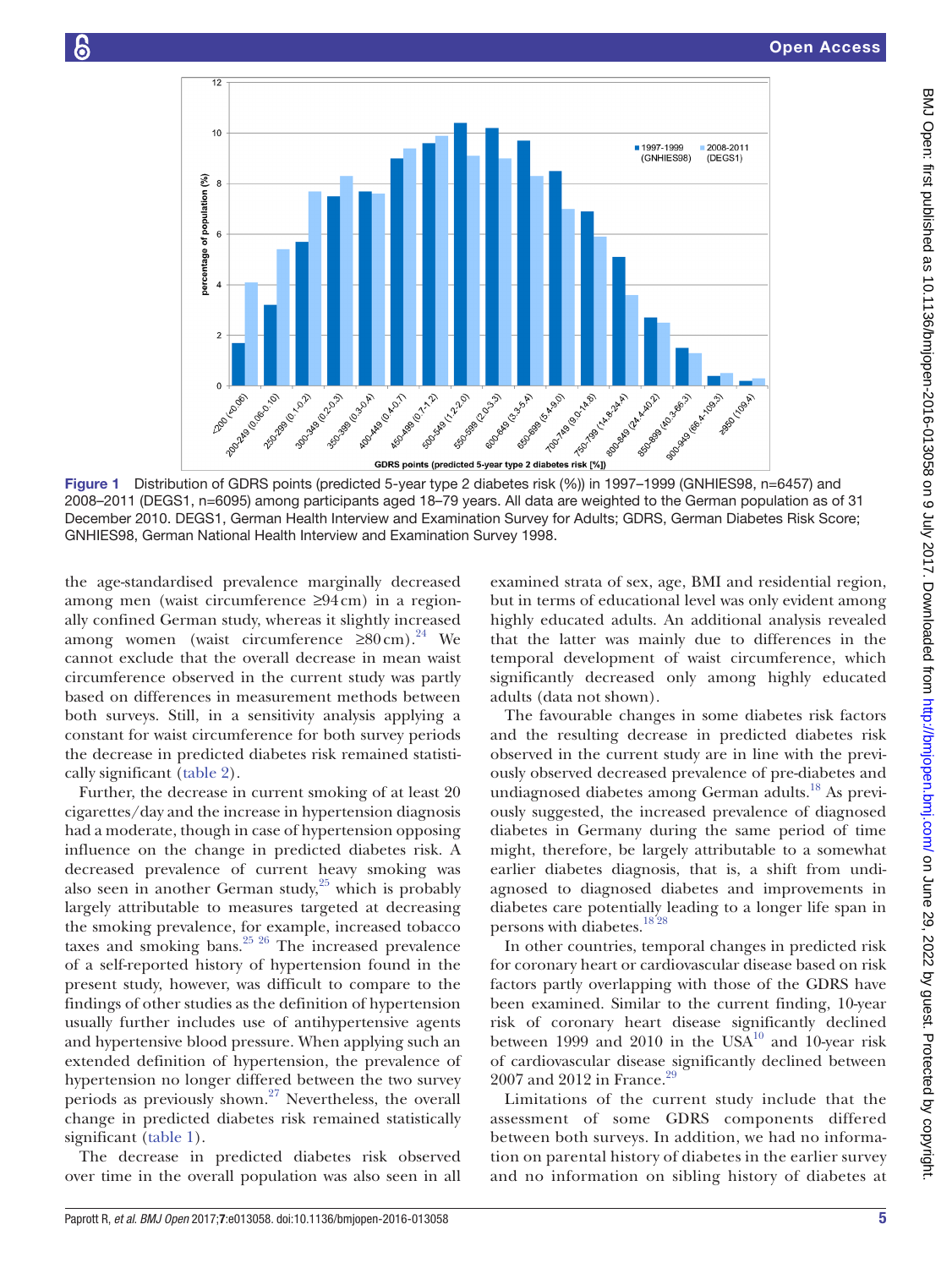<span id="page-5-0"></span>Table 2 Predicted 5-year type 2 diabetes risk (%, 95%CI) in 1997–1999 (GNHIES98, n=6457) and 2008–2011 (DEGS1, n=6095) according to sensitivity and stratified analyses among participants aged 18–79 years

| n=6095) according to sensitivity and stratified analyses among participants aged 18–79 years                                                                                               |                             |                             |                      |  |  |  |  |
|--------------------------------------------------------------------------------------------------------------------------------------------------------------------------------------------|-----------------------------|-----------------------------|----------------------|--|--|--|--|
|                                                                                                                                                                                            | 1997-1999<br>(GNHIES98)     | 2008-2011<br>(DEGS1)        | p Value<br>for trend |  |  |  |  |
| <b>Sensitivity analyses</b>                                                                                                                                                                |                             |                             |                      |  |  |  |  |
| Exclusion of participants with hemoglobin A1c (HbA1c) levels =48 mmol/mol<br>$(6.5\%)^*$                                                                                                   | 1.4 (1.3 to 1.5)            | 1.0 $(1.0 \text{ to } 1.1)$ | < 0.01               |  |  |  |  |
| History of hypertension defined as use of antihypertensive agents and self-<br>reported physician diagnosis or systolic blood pressure =140mm Hg or<br>diastolic blood pressure =90 mm Hg† | 1.5 (1.4 to 1.7)            | 1.1 $(1.0 to 1.2)$          | < 0.01               |  |  |  |  |
| Mean whole grain intake in DEGS1 assigned as a constant to all GNHIES98<br>participants                                                                                                    | 1.5 $(1.4 \text{ to } 1.6)$ | 1.1 (1.0 to 1.2)            | < 0.01               |  |  |  |  |
| Mean red meat intake in DEGS1 assigned as a constant to all GNHIES98<br>participants                                                                                                       | 1.3 $(1.2 \text{ to } 1.4)$ | 1.1 (1.0 to 1.2)            | < 0.01               |  |  |  |  |
| Mean coffee intake in DEGS1 assigned as a constant to all GNHIES98<br>participants                                                                                                         | 1.5 $(1.4 \text{ to } 1.6)$ | 1.1 $(1.0 to 1.2)$          | < 0.01               |  |  |  |  |
| Mean waist circumference in DEGS1 assigned as a constant to all GNHIES98 1.4 (1.3 to 1.4)<br>participants                                                                                  |                             | 1.1 $(1.1 \text{ to } 1.1)$ | < 0.01               |  |  |  |  |
| <b>Stratified analyses</b>                                                                                                                                                                 |                             |                             |                      |  |  |  |  |
| <b>Sex</b>                                                                                                                                                                                 |                             |                             |                      |  |  |  |  |
| Women                                                                                                                                                                                      | 1.1 (1.0 to 1.2)            | 0.8 (0.7 to 0.9)            | < 0.01               |  |  |  |  |
| Men                                                                                                                                                                                        | 2.2 (2.0 to 2.3)            | 1.5 $(1.3 \text{ to } 1.6)$ | < 0.01               |  |  |  |  |
| Age                                                                                                                                                                                        |                             |                             |                      |  |  |  |  |
| 18-44 years                                                                                                                                                                                | $0.5$ (0.4 to 0.5)          | $0.3$ (0.3 to 0.3)          | < 0.01               |  |  |  |  |
| $45 - 64$ years                                                                                                                                                                            | 2.9 (2.7 to 3.1)            | 2.2 (2.1 to 2.4)            | < 0.01               |  |  |  |  |
| 65-79 years                                                                                                                                                                                | 9.9 (9.1 to 10.7)           | 7.7 (7.2 to 8.3)            | < 0.01               |  |  |  |  |
| Education‡                                                                                                                                                                                 |                             |                             |                      |  |  |  |  |
| Low                                                                                                                                                                                        | 2.7 (2.5 to 2.9)            | 2.5 (2.2 to 2.7)            | 0.12                 |  |  |  |  |
| Middle                                                                                                                                                                                     | 0.7 (0.7 to 0.8)            | $0.7$ (0.6 to 0.8)          | 0.29                 |  |  |  |  |
| High                                                                                                                                                                                       | 1.3 $(1.1$ to 1.4)          | $0.8$ (0.7 to 1.0)          | < 0.01               |  |  |  |  |
| BMI (kg/m <sup>2</sup> )§                                                                                                                                                                  |                             |                             |                      |  |  |  |  |
| $<$ 25.0                                                                                                                                                                                   | $0.4$ (0.4 to 0.5)          | $0.3$ (0.3 to 0.3)          | < 0.01               |  |  |  |  |
| $25.0 - 29.9$                                                                                                                                                                              | 2.4 (2.2 to 2.5)            | 1.7 (1.6 to 1.8)            | < 0.01               |  |  |  |  |
| $=30.0$                                                                                                                                                                                    | 7.2 (6.7 to 7.8)            | 6.4 (5.8 to 7.0)            | 0.03                 |  |  |  |  |
| Region                                                                                                                                                                                     |                             |                             |                      |  |  |  |  |
| North-East                                                                                                                                                                                 | 1.6 (1.2 to 2.1)            | 1.0 $(0.9$ to 1.3)          | < 0.01               |  |  |  |  |
| Central-East                                                                                                                                                                               | 1.7 $(1.5 \text{ to } 2.0)$ | 1.4 $(1.2 \text{ to } 1.6)$ | 0.02                 |  |  |  |  |
| North-West                                                                                                                                                                                 | 1.4 (1.2 to 1.7)            | 1.0 (0.8 to 1.3)            | < 0.01               |  |  |  |  |
| Central-West                                                                                                                                                                               | 1.6 $(1.4 \text{ to } 1.8)$ | 1.1 $(1.0 to 1.2)$          | $<$ 0.01             |  |  |  |  |

All data are weighted to the German population as of 31 December 2010.

\*Exclusion of 240 participants in 1997–1999 (GNHIES98) and 128 participants in 2008–2011 (DEGS1).

†Information was missing for 15 participants in 1997–1999 (GNHIES98) and 22 participants in 2008–2011 (DEGS1).

‡Information was missing for 18 participants in 1997–1999 (GNHIES98) and 11 participants in 2008–2011 (DEGS1).

§Information was missing for nine participants in 2008–2011 (DEGS1).

BMI, body mass index; DEGS1, German Health Interview and Examination Survey for Adults; GNHIES98, German National Health Interview and Examination Survey 1998.

South 1.4 (1.3 to 1.6) 1.0 (0.9 to 1.1) <0.01

all. However, from a genetic point of view, we would not expect a considerable change in this component during the relatively short period of about 12 years.

Finally, despite the application of complex weighting factors, we cannot exclude the possibility of selection bias. $18$